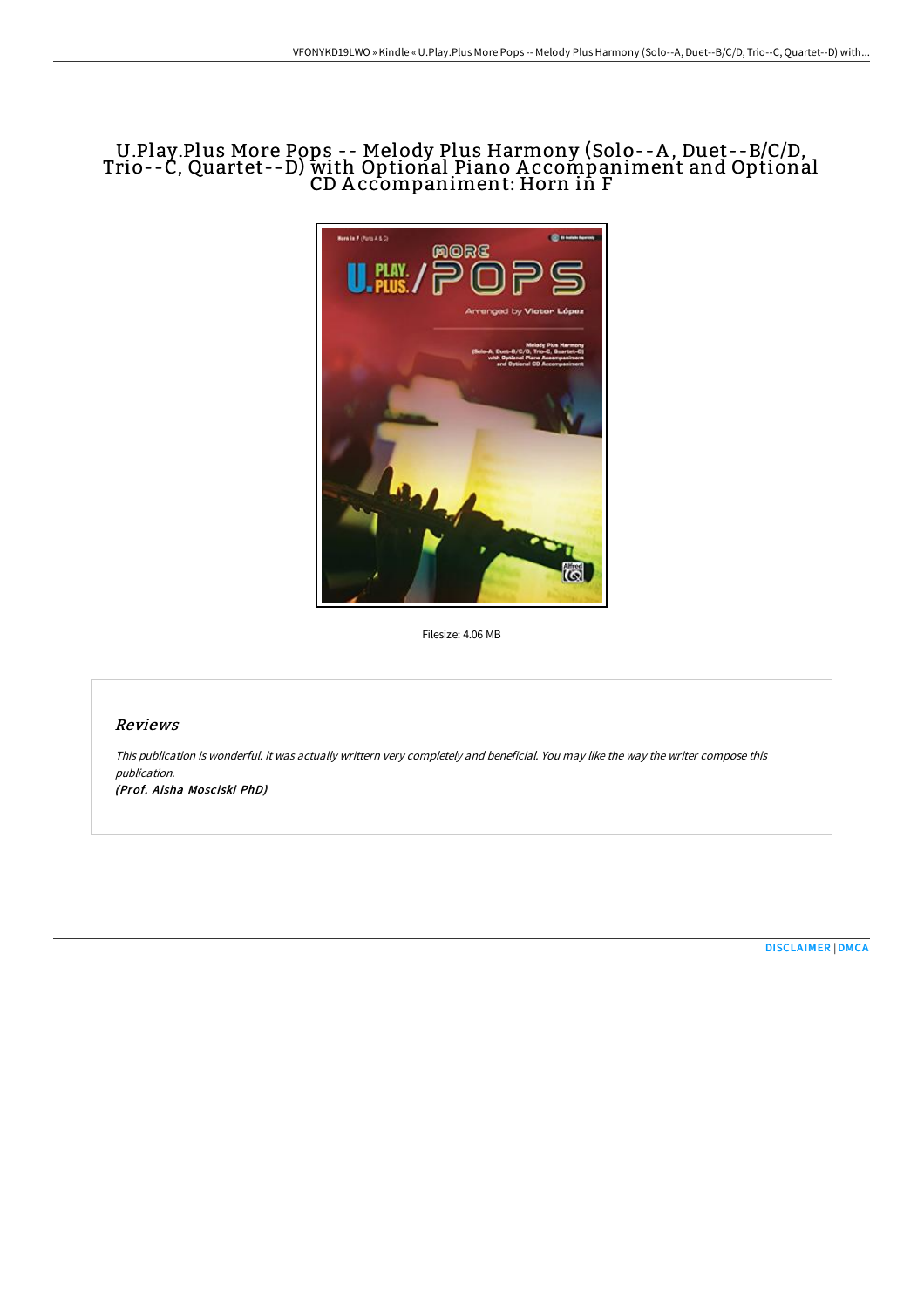## U.PLAY.PLUS MORE POPS -- MELODY PLUS HARMONY (SOLO--A, DUET--B/C/D, TRIO--C, QUARTET--D) WITH OPTIONAL PIANO ACCOMPANIMENT AND OPTIONAL CD ACCOMPANIMENT: HORN IN F



Alfred Music, United States, 2011. Paperback. Book Condition: New. 292 x 224 mm. Language: English . Brand New Book. The U.Play.Plus Series, arranged by Victor L?pez (Flex-Ability Series), provides solos, duets, trios, quartets, and larger ensembles with flexible instrumentation. Each book has a two-line score for every title. The top line (A) is the melody. The second line (B, C, or D) may be played as a duet with line A and is one of the four-part harmony lines. Adding instruments with B, C, and D lines will complete the harmony. Cue notes are included to fill in missing parts. Woodwinds, brass, strings, and percussion may play together, with or without the rhythm section accompaniment (Piano/Guitar/Score book) or the CD (available separately). The CD includes a concert B-flat tuning note and two tracks for each song. The first is a demonstration track, and the second is the rhythm section accompaniment (piano, guitar, electric bass, and drums). Titles: Any Way You Want It \* Baby \* Born to Be Somebody \* Celebration \* Danger Zone \* Dream a Little Dream of Me \* Dynamite \* Living in America \* Raiders March \* Take the A Train.

 $\blacksquare$ Read U.Play.Plus More Pops -- Melody Plus Harmony (Solo--A, Duet--B/C/D, Trio--C, Quartet--D) with Optional Piano Accompaniment and Optional CD [Accompaniment:](http://techno-pub.tech/u-play-plus-more-pops-melody-plus-harmony-solo-a-8.html) Horn in F Online Download PDF U.Play.Plus More Pops -- Melody Plus Harmony (Solo--A, Duet--B/C/D, Trio--C, Quartet--D) with  $\blacksquare$ Optional Piano Accompaniment and Optional CD [Accompaniment:](http://techno-pub.tech/u-play-plus-more-pops-melody-plus-harmony-solo-a-8.html) Horn in F